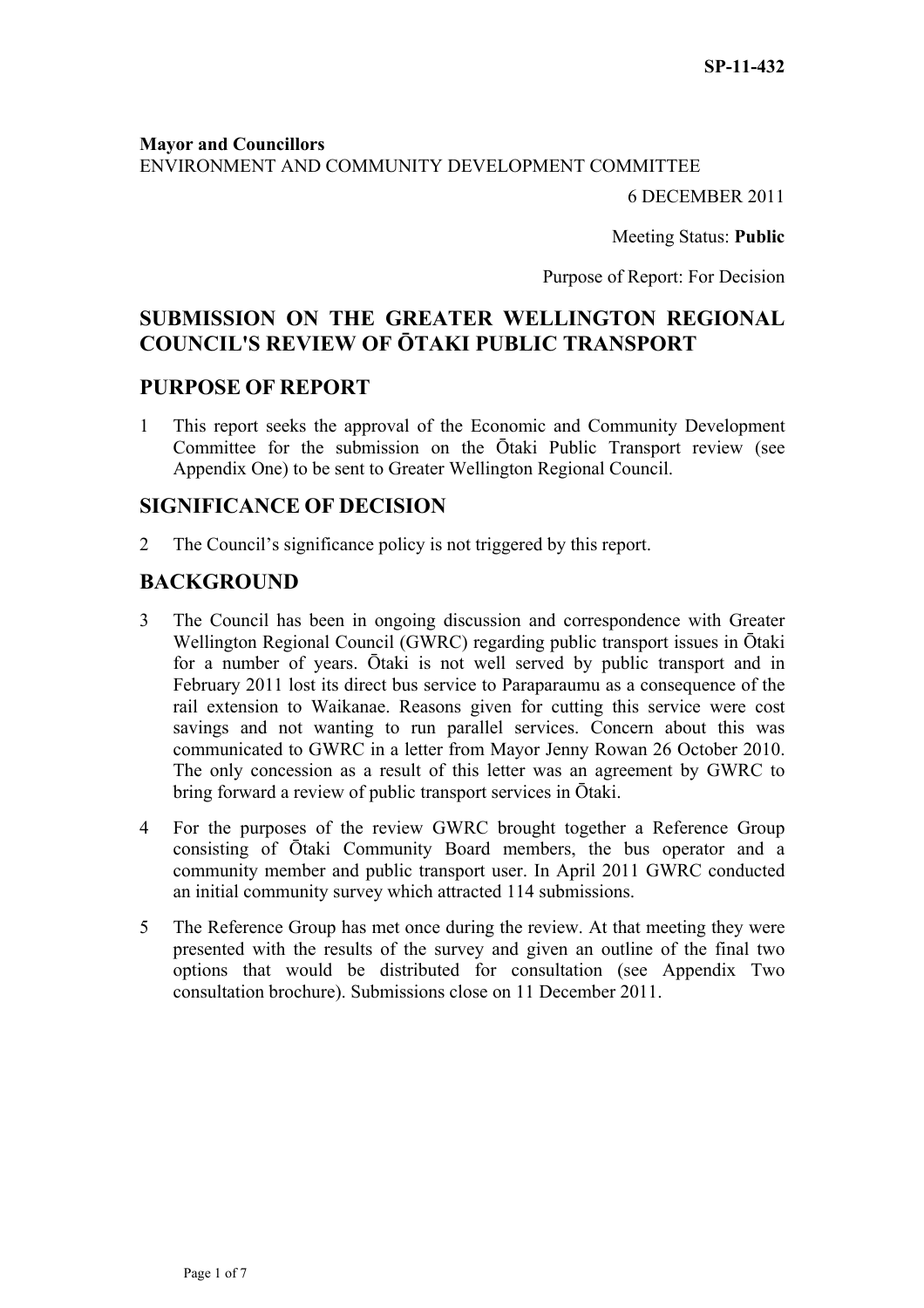## **CONSIDERATIONS**

### **Issues**

- 6 The Council has raised its concerns in relation to public transport in Ōtaki on many occasions. The limited options offered as a result of the 'review' continue to reflect a lack of appreciation of the infrastructure needs of Ōtaki now and in the future. The proposals are made in the context of tight funding constraints and are only a limited rearrangement of already limited existing services.
- 7 The recently adopted Regional Public Transport Plan (RPTP) offers no potential of improvements in the foreseeable future. The Council's submissions to the initial and draft RPTP requested that Ōtaki be upgraded, in the classification of the network, to a Rapid Transport Network. This has not occurred and Ōtaki remains classified as "other".

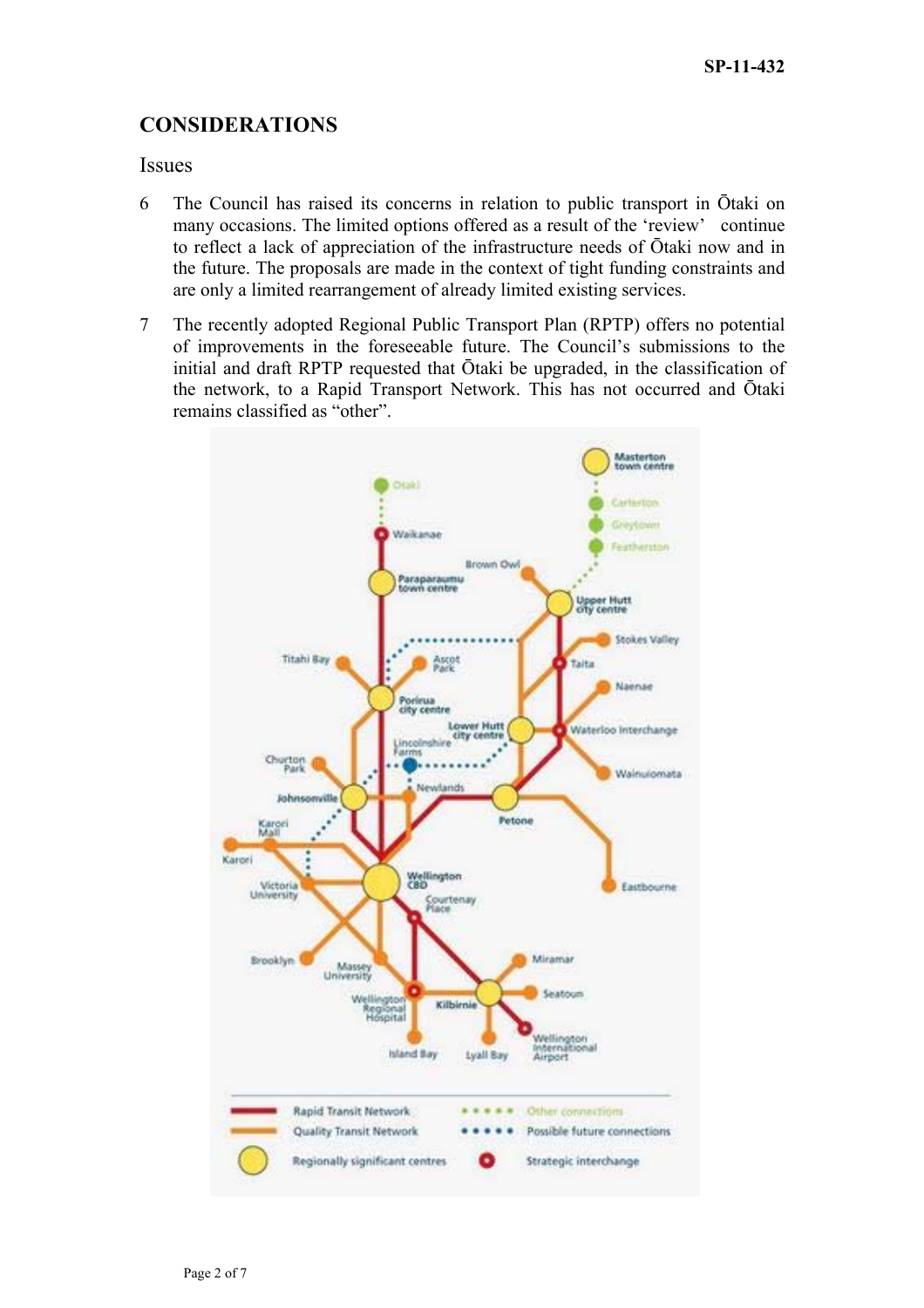8 One possible option for GWRC to help fund improvements to the Ōtaki transport service is to reallocate the money from the 271 Lindale bus service which has been cancelled as a result of Whitireia Community Polytechnic relocating. According to the General Manager of Public Transport's Report 11.566 to Economic Wellbeing Committee of 8 November 2011, the Route 271 service cost "circa \$43k p.a." It is suggested that this saving be used to assist with extra services for Ōtaki.

## Financial Considerations

9 There are no financial considerations.

## Legal Considerations

10 There are no legal considerations.

### Delegation

11 The Environment and Community Development Committee has delegated authority:

*"to review and approve any submission on any issue that is being made on behalf of Council."* 

## Consultation

12 The Ōtaki Community Board has also written a submission to Greater Wellington Regional Council (see Appendix Three).

## Policy Implications

13 There are no policy implications.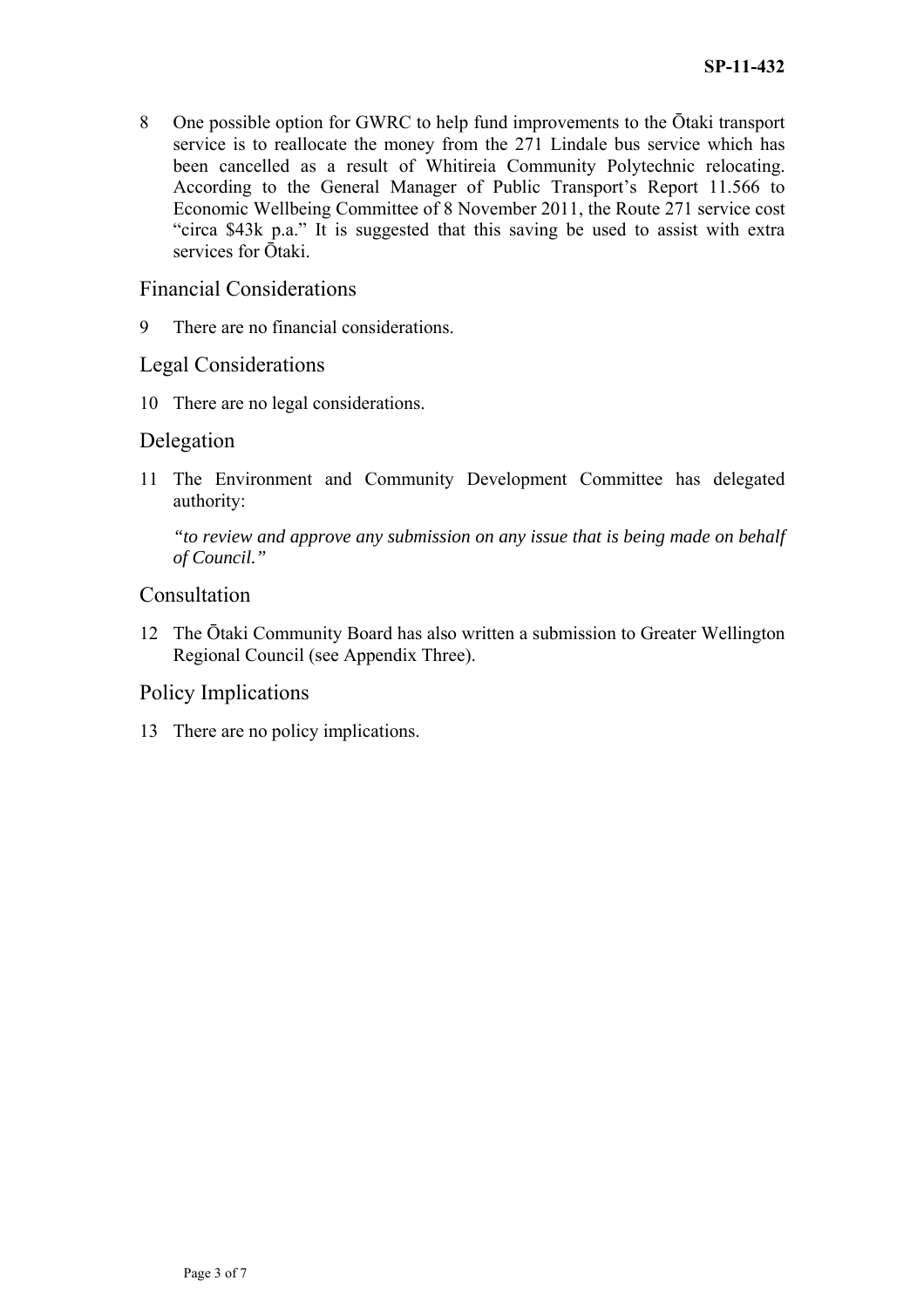## **RECOMMENDATIONS**

- 14 That the Economic and Community Development Committee notes that Greater Wellington Regional Council's review of Ōtaki Public Transport does not address the need for a strategic approach to the transport issues that Ōtaki faces.
- 15 That the Economic and Community Development Committee approves the draft submission on the Ōtaki Public Transport Review (see Appendix One of report SP-11-432) to be sent to Greater Wellington Regional Council, subject to any changes made by the Committee.

| <b>Report prepared by:</b>                  | Approved for submission by:                                              |
|---------------------------------------------|--------------------------------------------------------------------------|
| Sue Johnson                                 | Gael Ferguson                                                            |
| <b>Strategic Projects Analyst-Transport</b> | <b>Strategy</b><br><b>Manager</b><br>Group<br>and<br><b>Partnerships</b> |

### **ATTACHMENTS:**

Appendix One: Draft Submission to Greater Wellington Regional Council on the Ōtaki Public Transport Review

Appendix Two: Ōtaki Public Transport Review consultation document <http://www.gw.govt.nz/assets/Transport/Public-transport/Docs/Otaki-brochure.PDF>

Appendix Three: Ōtaki Community Board submission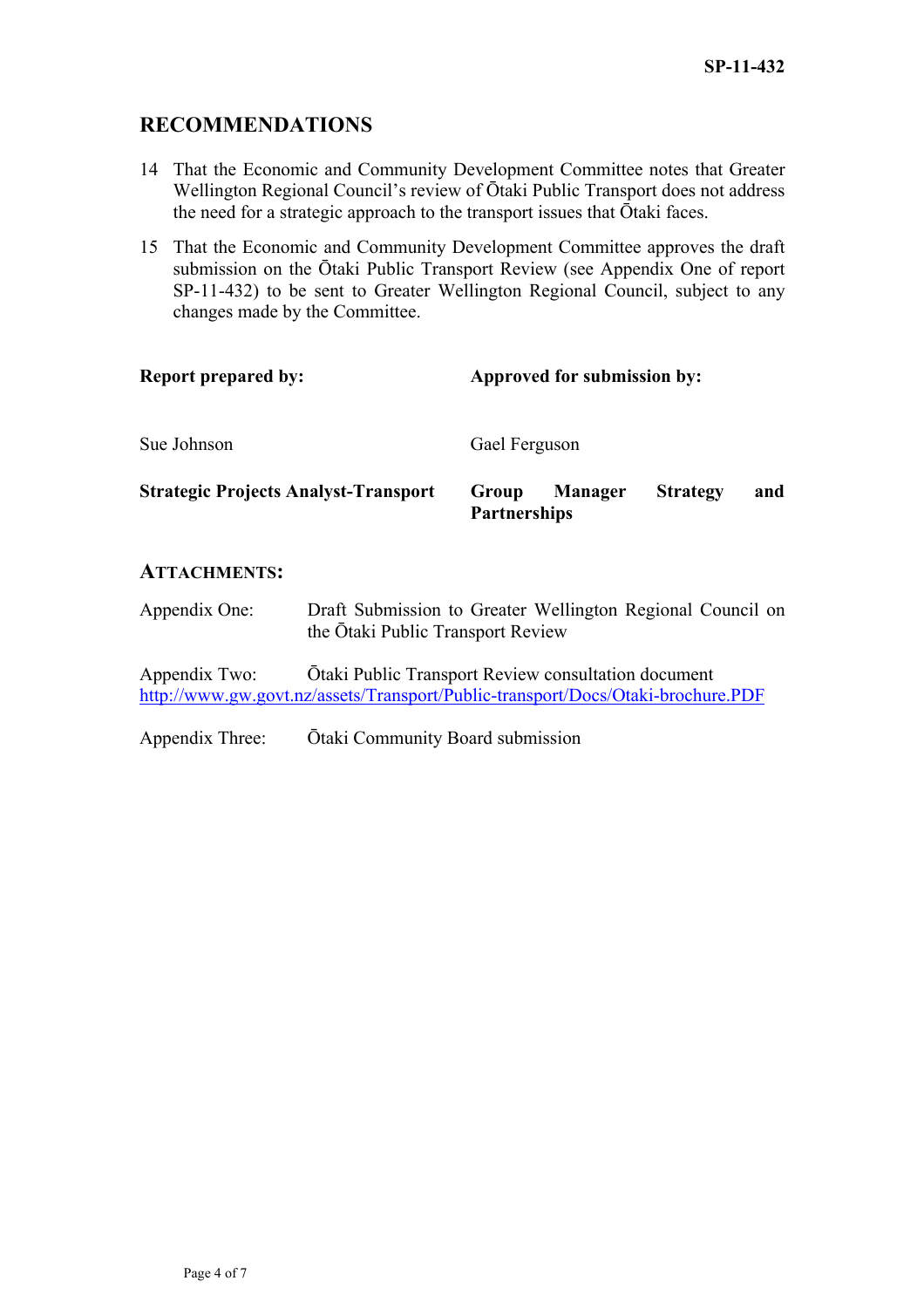# **Appendix 3**

# **Ōtaki Public Transport Review submission from the Ōtaki Community Board 29 November 2011**

 $\mathcal{L}_\text{max}$  , and the contract of the contract of the contract of the contract of the contract of the contract of the contract of the contract of the contract of the contract of the contract of the contract of the contr

The last review of the Ōtaki bus service took place in 2005. The resulting changes were:

- Wednesday and Friday only shopper trips to Paraparaumu which, after a pilot service, were extended to all week days;
- the introduction of services at school start and end times;
- the Saturday service increased from two to four return trips; and
- a wheelchair accessible bus was introduced.

This was a modest improvement but a long way off a satisfactory service.

In February 2011, the extension of regular commuter train services to Waikanae Railway Station resulted in the cutting of direct bus services from Ōtaki to Paraparaumu. The rationale was given that Greater Wellington Regional Council (GWRC) would not run parallel public transport services and that the savings made would be used to fund the rail improvements. In response to the subsequent distress caused by the loss of the direct bus service, expressed in a letter from Mayor Jenny Rowan 26 October 2010, GWRC agreed to bringing forward a review of Ōtaki Public Transport services.

In March 2011, a Reference Group was formed by GWRC and a Terms of Reference put together. At the only meeting of the Reference Group GWRC staff presented the two options arrived at after receiving 114 submissions from the community.

It was firmly emphasised by GWRC staff that there was no extra budget and that in response to a question in the GWRC survey 'would passengers pay more in rates for improved services?' the community response was no.

The two options presented offer a few extra bus services by dropping some poorly used services, and *either* extra Saturday services *or* a service on Sundays.

### **General Comments**

The limited nature of this 'review' is disappointing in its lack of improvements for Ōtaki passengers. They will have a lower level of service than before the rail extension to Waikanae and the review offers little or no recompense, just a minor rearrangement within existing services.

The Ōtaki Community Board continues to call for GWRC to start with a long term strategic vision for the community and *then* work back from that to resolve what is possible at any given time. GWRC continues to give low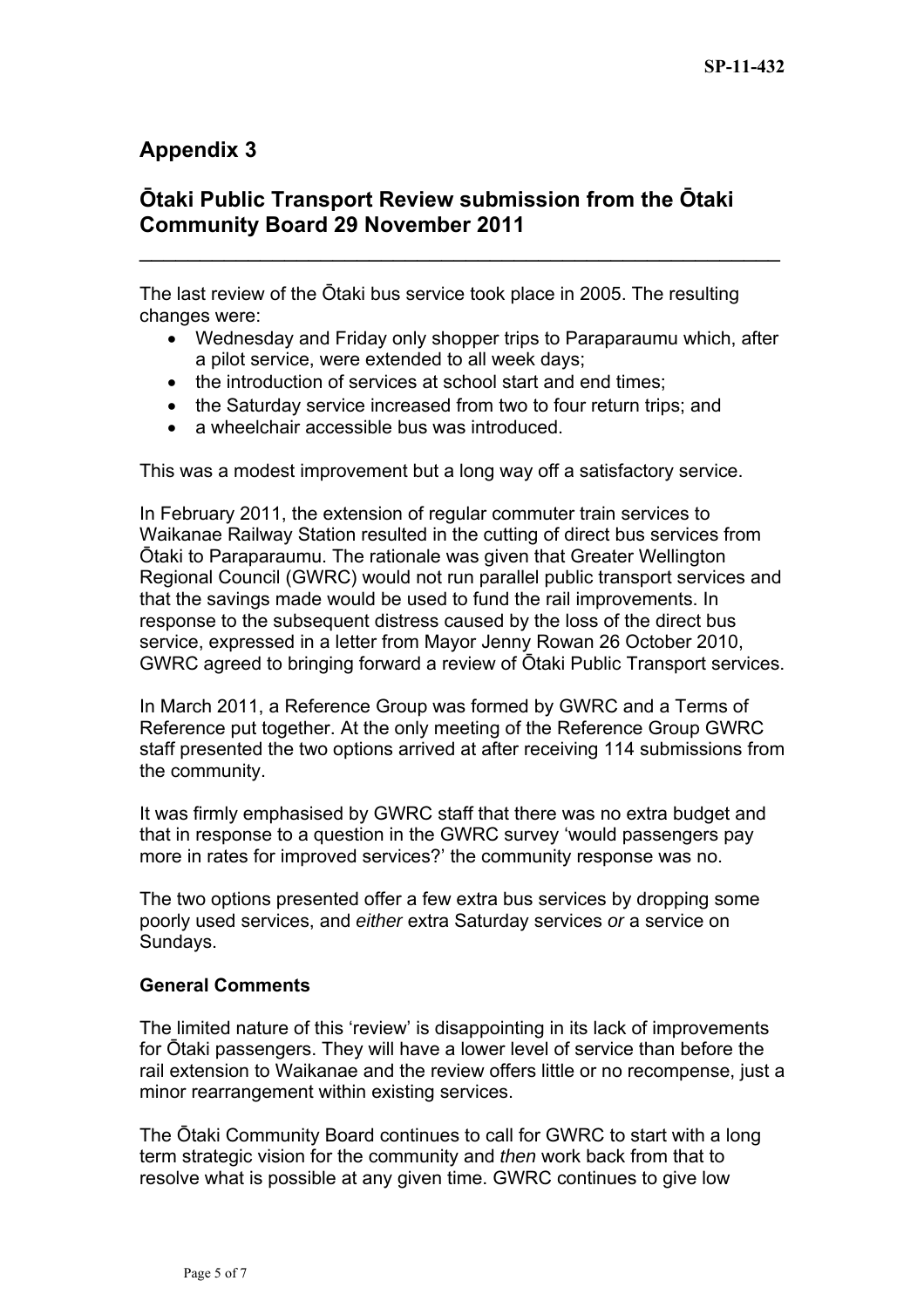priority to development of this vision because of resource shortages. This gives no certainty to the community that the bigger picture will be addressed.

The main justification by GWRC for the lack of a proper service in Ōtaki is that there is insufficient patronage. The metropolitan model of public transport does not work in an area like this. There has been no attempt to find creative solutions; the options offered are just a very limited rearrangement of existing services with nothing added.

The Council and the Ōtaki Community Board have sent numerous submissions to GWRC regarding public transport in Ōtaki. Having finally secured this 'review' the Community Board is at a loss to find a way to positively influence the decisions made in Wellington for our community.

GWRC is well aware of the socio-economic make up of the Ōtaki community and the fact that Ōtaki residents have the lowest access to private motor vehicles in the District. Many residents, young and old, rely on public transport to get around and this review does little to make up for the loss of direct bus services to Paraparaumu. GWRC is also aware of the future potential growth in Ōtaki – both residential and economic development. This needs to be supported by appropriate infrastructure including public transport.

### **Specific comments on options**

### **Weekday options**

The 3.00pm bus from Ōtaki goes to Paraparaumu to deliver school children to the station. The Community Board suggests that it would be economic to take passengers, who will be paying their way, on to Coastlands. In addition, the bus could take paying passengers back to Ōtaki for example at 4.20pm.

Essentially, the service GWRC is offering is a bare minimum. Adopting these suggestions, for very little extra outlay, would improve the service for the passenger and be more economical.

### **Weekend options**

Both weekend options are extremely disappointing under the proposal. The Community Board suggests that GWRC have not considered the customer and what they might want to do in Wellington with these options. For three hours travel the timetable offers just over four hours in Wellington. Passengers cannot get to Wellington until 10.30am under the proposal and must return on the 3.14pm train.

The Community Board suggests that the first service to Waikanae be re-timed so that it would connect with the 9.00am train to Wellington. It is paramount that the current final service is left in place to enable the 4.14pm train from Wellington to be utilised. If that was done it would give a more worthwhile day out in Wellington.